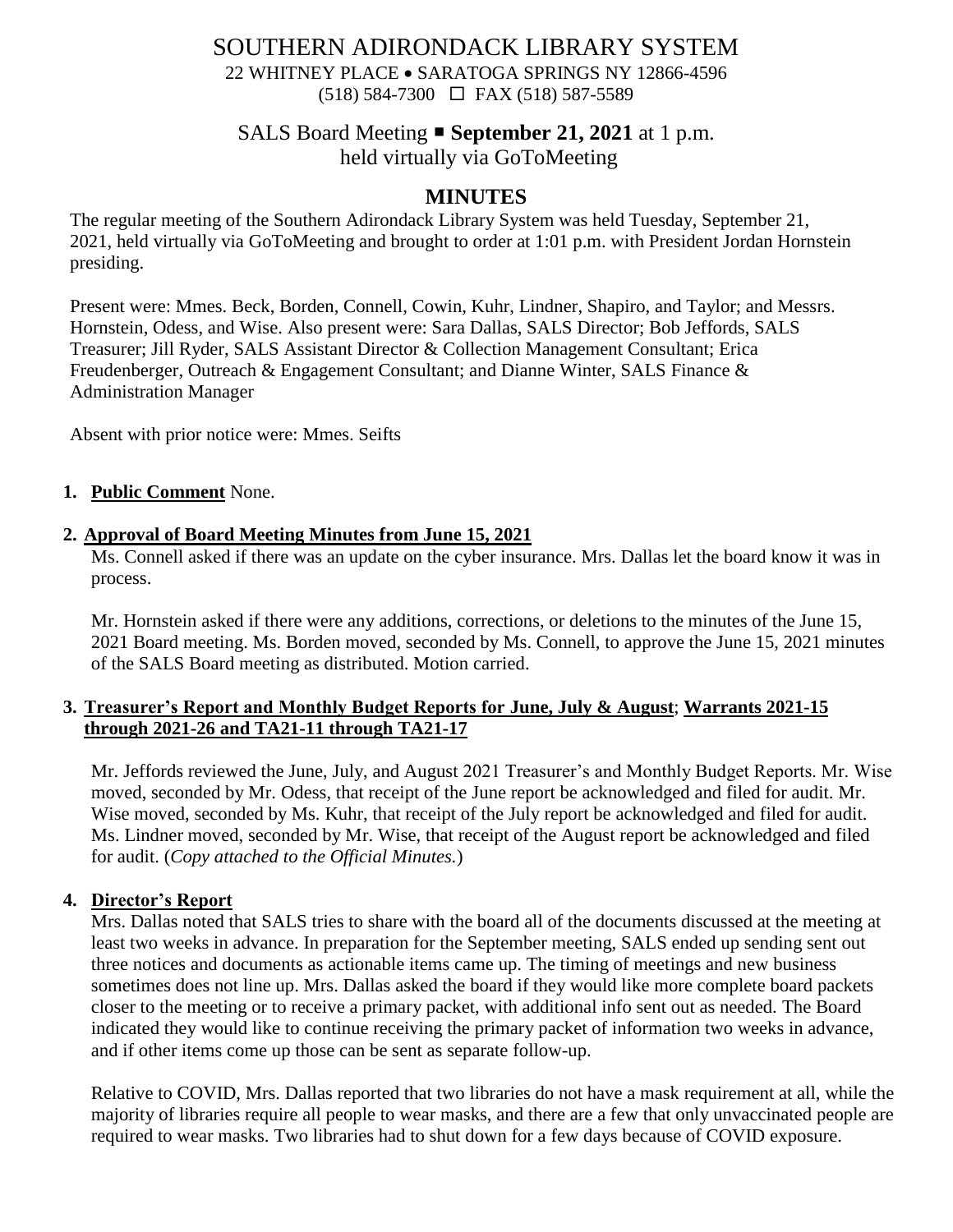*SALS Board Meeting Agenda, September 21, 2021………………………………………………………..……..2*

Efforts are being made to get library construction into the Build Back Better bill. Mrs. Dallas spoke with Senator Schumer's office, SALS libraries were highlighted in a few articles, and Faith St. John participated with a video of her library.

Mrs. Dallas shared that the Building Committee met and will bring the State Aid for Library Construction applications to the entire board later. All grants submitted last year recently received full approval and have been funded.

SALS is still waiting to receive the grant in aid from Assembly members Simpson and Woerner. Woerner's office got in contact about setting up the "Human Library" program she saw in other regions, and Mrs. Dallas will attend a meeting to see about setting this up in libraries in her district.

Mrs. Dallas will be meeting with Eric Trahan, Tim Burke, and Kathy Gundrum to discuss a district-wide digital inclusion program to use the IMLS funds.

The ALA LibLearnX conference, scheduled for January, will be a virtual conference.

Mrs. Dallas has received a complaint from one trustee in a member library about SALS and the patron registered branch. The way the new process will work is the registered branch (in Polaris speak, this means each autonomous library) will be determined by the physical address of the patron.

Later in the meeting, Mrs. Dallas will discuss e-content and use.

SALS passed its fire inspection yesterday.

### A. *Joint Automation Report*:

Mr. Wise shared a report from the September  $8<sup>th</sup>$  JA council meeting. The "beginning year" group order included nine laptops, and that was only recently fulfilled. Due to a worldwide chip shortage, we are told to expect at least a 20-week delay between ordering and receipt of product. As a result, JA decreased annual group orders from three to two, and the final group order of the year closed yesterday, September 20<sup>th</sup>. Due to the delays in receiving new computers, JA support is being extended on older models.

The JA group expressed some concerns to Quipu about logic changes for patron self-registration, which the company is working through. Three patron self-checkout units were installed at Clifton Park-Halfmoon on August  $20<sup>th</sup>$ . They are not yet online. Mr. Wise reported that JA is assisting with building projects at Glenville, Fort Hunter, Fonda, and Schuylerville. The group is also working with Schenectady County Library on a public server.

Mr. Wise reminded the board that on the JA Council sit representatives of MVLS, SALS, JA, as well as one non-affiliated member. The current non-affiliated member, Kariann Kakeh, has completed her most recent term and expressed interest in starting a new term. The Council unanimously approved her serving another term through 2023, and the SALS board will be asked to approve her new term under New Business. The JA 2022 Annual Budget was discussed and approved by the council, and will need to be reviewed and approved by the SALS Board under New Business.

### B. *Other*: None.

### **5. Committee Reports**:

A. *Audit & Finance (R. Wise, chair):*

Mr. Wise reviewed the proposed SALS 2022 budget (to be voted on at the October 19, 2021 meeting).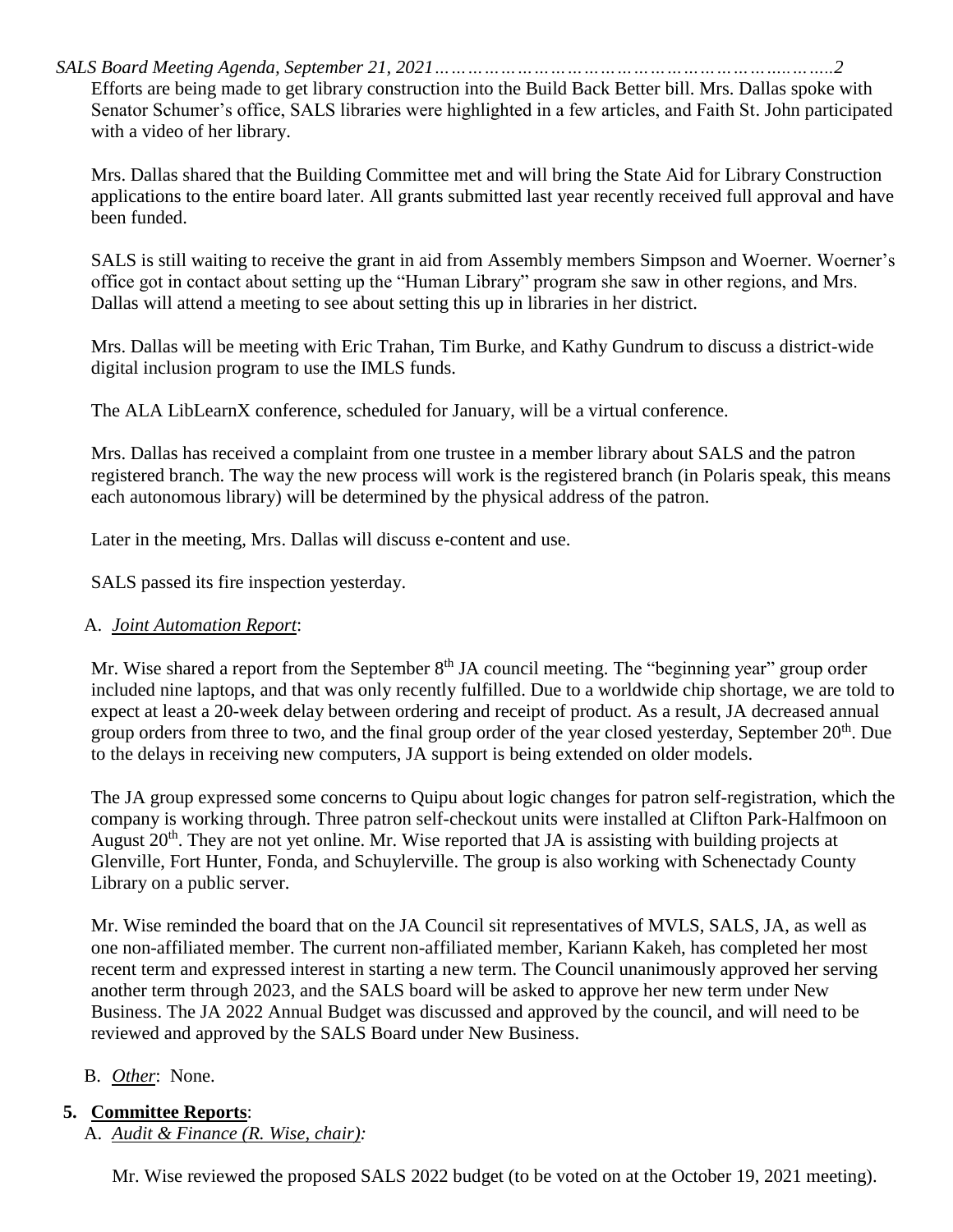### B. *Building (C. Connell, chair)*:

i) Ms. Connell presented the SALS member libraries' FY21-22 State Aid for Library Construction applications and committee recommendations.

| Southern Adirondack Library System FY2022 Construction Grants |                 |                                                                   |                                                                          |                                          |                          |     |
|---------------------------------------------------------------|-----------------|-------------------------------------------------------------------|--------------------------------------------------------------------------|------------------------------------------|--------------------------|-----|
| Project #                                                     | Library<br>Code | <b>Title</b>                                                      | Institution                                                              | <b>Total</b><br>Project<br>Amount        | Requested                | %   |
| 0386-22-<br>9419                                              | ARG             | Ceiling and Lighting<br>Replacement                               | Argyle Free Library                                                      | 35,000.00                                | 26,250.00                | 75% |
| 0386-22-<br>9461                                              | <b>GLE</b>      | Roofing and Masonry<br>Improvements for<br>Historic 1931 Building | <b>Crandall Public Library</b>                                           | 230,000.00                               | 172,500.00               | 75% |
| 0386-22-<br>9327                                              | LUZ             | New Roof                                                          | <b>Rockwell Falls Public</b><br>Library/Hadley-Luzerne<br>Public Library | 28,220.00                                | 21,165.00                | 75% |
| 0386-22-<br>9416                                              | SVL             | Pavilion                                                          | Schuylerville Public Library                                             | 159,800.00                               | 119,850.00               | 75% |
| 0386-22-<br>9470                                              | <b>BUR</b>      | Children's Room LED<br><b>Lighting Upgrade</b>                    | Town of Ballston<br>Community Library                                    | 52,274.00                                | 39,206.00                | 75% |
|                                                               |                 |                                                                   |                                                                          | Total<br>Requested<br>Funds<br>Available | 378,971.00<br>963,305.00 |     |

Difference 584,334.00

- ii) Ms. Connell presented the information about possible VoIP vendors and the committee's cost analysis. Building Committee recommends choosing the lease option with FirstLight.
- C. *Bylaws Committee (R. Wise, chair)*:

Mr. Wise brought the annual conflict of interest certification form to the board's attention, and asked trustees to return them signed to Ms. Winter.

- D. *Central Library Aid and Services (M. Shapiro, chair)* None.
- E. *County Aid Coordinators (Seifts, Connell, Odess, Cowin)*

Mrs. Dallas announced that the Saratoga County grant will be submitted by the end of the week.

- F. *Library Services (C. Kuhr, chair)* None.
- G. *Personnel (L. Borden, chair)*

Ms. Borden presented Personnel Committee recommendations from their August 17<sup>th</sup> meeting. Committee met to review the Continuing Education Challenge Grant application, and the form was sent out to libraries with a due date in November 2021. This will be the final year of the grant program in this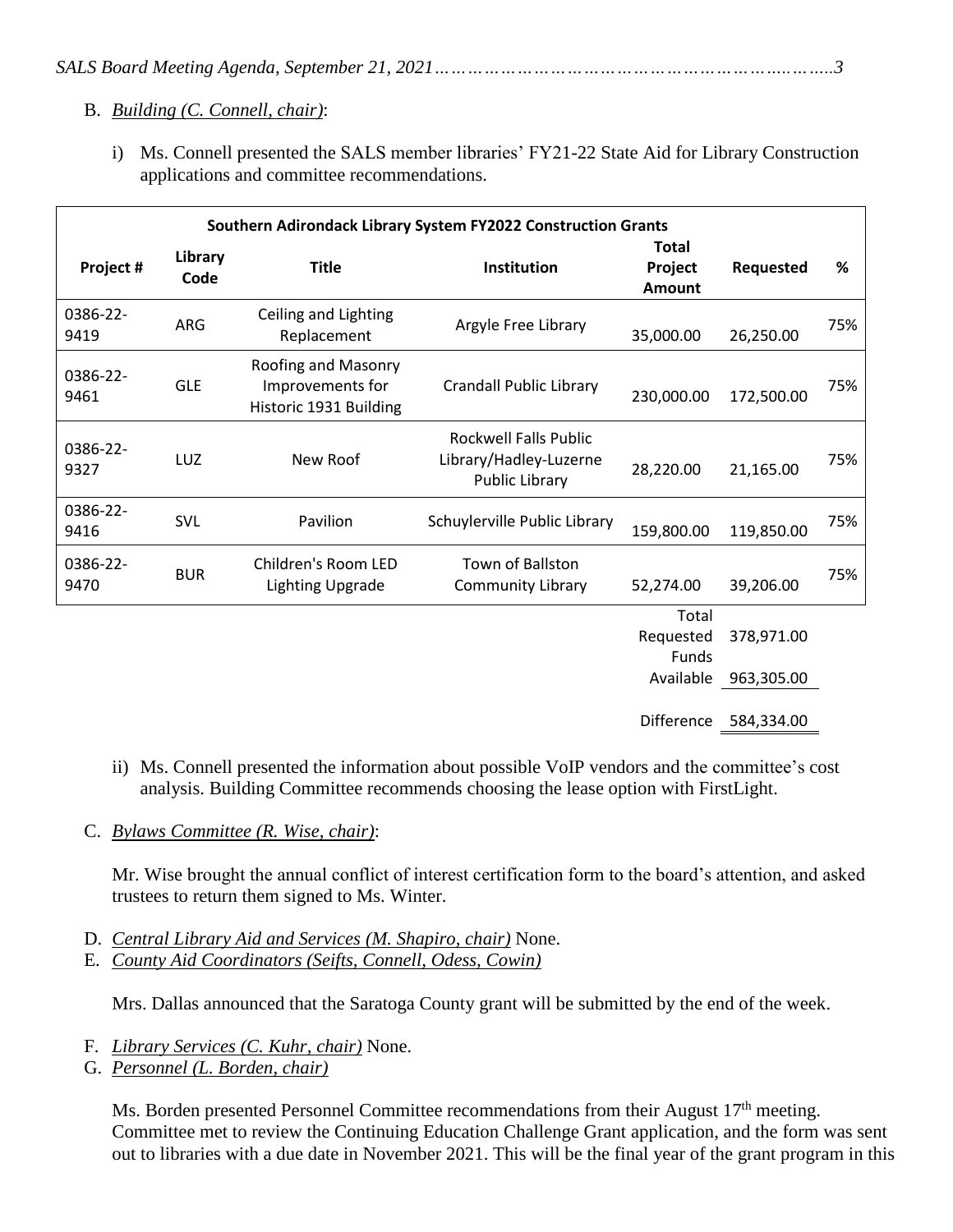*SALS Board Meeting Agenda, September 21, 2021………………………………………………………..……..4*

form, shifting to a group purchase of Continuing Education opportunities at the SALS level for all libraries.

The committee also discussed staffing implications on the 2022 budget, and proposed to the Finance & Audit Committee a 3% increase to staff salaries for next year. The committee also considered increases to base salaries for the Tech and Outreach librarians, and recommended those for inclusion in the 2022 budget.

H. *Trustee Nominating: (E. Cowin, chair)* None*.*

## **6. Unfinished Business**:

### **7. New Business:**

A. *Approve member libraries' State Aid for Library Construction applications*

The Building Committee submitted the above-listed applications to the board for approval. Ayes: All; Nays: None. Motion carried.

B. *Approve switch to VoIP telephone solution*

The Building Committee submitted the FirstLight VoIP lease option to the board for approval. Ayes: All; Nays: None. Motion carried.

## C. *Approve CBA/CLDA Agreement with Crandall Public Library*

Mrs. Dallas explained to the trustees that this FY2021 CBA/CLDA agreement is required by New York State Division of Library Development, and this document reflects the regulations, ensuring the two entities – SALS and the Crandall Public Library - have a mutual understanding of their roles and responsibilities.

Ms. Shapiro moved, seconded by Mr. Wise. Ayes: All; Nays: None. Motion carried.

# D. *Approve Central Library 2022-2026 Plan of Service*

Mrs. Dallas explained that all the SALS member libraries are required to update their Plans of Service every five years, but because the Central Library (Crandall Public Library) offers services to patrons throughout the system, the SALS Board must approve their plan. Ms. Borden suggested the SALS Board, member libraries, and member library staff could use an overview from Crandall Library's services at a future meeting. Mrs. Dallas suggested the library's Director, Kathy Naftaly, could be invited to a future board meeting.

Ms. Borden moved, seconded by Mr. Odess. Ayes: All; Nays: None. Motion carried.

# E. *Approve revised Free Direct Access 90.3 Statement*

Mrs. Dallas explained 90.3 is in Education Law, making sure no library suffers undue hardship by patrons from outside its chartered-to-serve area. The member libraries' Directors approved this document earlier this year.

Mr. Odess moved, seconded by Ms. Lindner. Ayes: All; Nays: None. Motion carried.

F. *Approve SALS 2022-2026 Plan of Service*